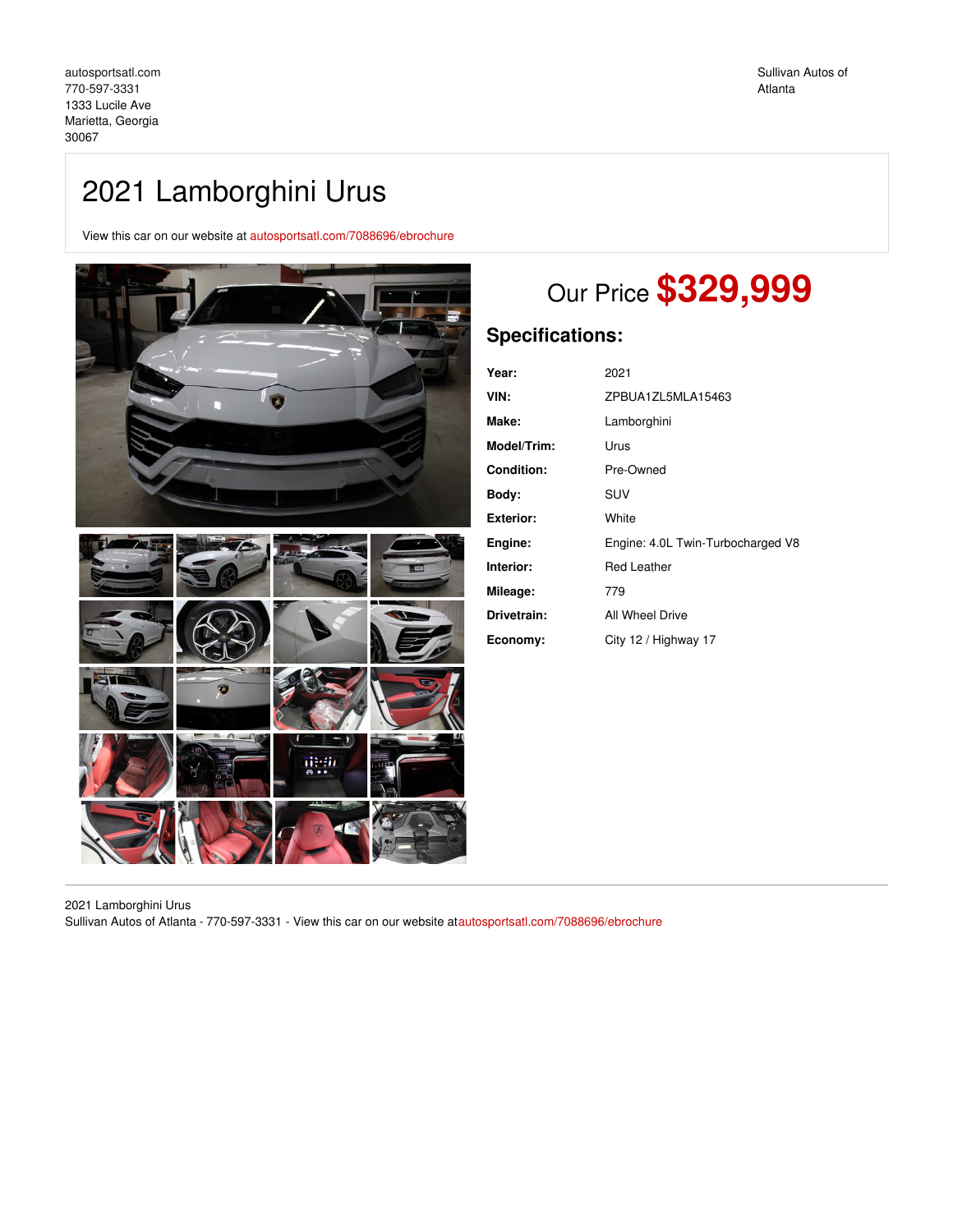

### 2021 Lamborghini Urus

Sullivan Autos of Atlanta - 770-597-3331 - View this car on our website a[tautosportsatl.com/7088696/ebrochure](https://autosportsatl.com/vehicle/7088696/2021-lamborghini-urus-marietta-georgia-30067/7088696/ebrochure)

## **Installed Options**

## **Interior**

- 12-Way Power Passenger Seat -inc: Power Recline, Height Adjustment, Fore/Aft Movement, Cushion Tilt and Power 4-Way Lumbar Support
- 2 Seatback Storage Pockets- 4 12V DC Power Outlets
- 40-20-40 Folding Split-Bench Front Facing Manual Reclining Fold Forward Seatback Leather Rear Seat
- Air Filtration- Aluminum Gear Shifter Material- Cargo Area Concealed Storage
- Cargo Features -inc: Tire Mobility Kit- Cargo Space Lights
- Carpet Floor Trim, Cloth Trunk Lid/Rear Cargo Door Trim and Carpet Mat Compass
- Cruise Control- Day-Night Auto-Dimming Rearview Mirror- Delayed Accessory Power
- Digital Appearance- Distance Pacing w/Traffic Stop-Go
- Driver And Passenger Visor Vanity Mirrors w/Driver And Passenger Illumination
- Driver Foot Rest- Driver Seat- Engine Immobilizer- FOB Controls -inc: Cargo Access - Fade-To-Off Interior Lighting
- Fixed Front Head Restraints and Manual Adjustable Rear Head Restraints
- Front And Rear Map Lights- Front Center Armrest and Rear Center Armrest
- Full Alcantara Simulated Suede Headliner
- Full Carpet Floor Covering -inc: Carpet Front And Rear Floor Mats
- Full Floor Console w/Covered Storage, Mini Overhead Console and 4 12V DC Power Outlets
- Gauges -inc: Speedometer, Odometer, Voltmeter, Oil Pressure, Engine Coolant Temp, Tachometer, Inclinometer, Altimeter, Turbo/Supercharger Boost, Oil Temperature, Transmission Fluid Temp, Trip Odometer and Trip Computer
- HVAC -inc: Underseat Ducts, Residual Heat Recirculation, Headliner/Pillar Ducts and Console Ducts
- Head-Up Display
- Heated Front Bucket Seats -inc: 12-way electric front seats w/power adjustable lumbar support and memory feature
- HomeLink Garage Door Transmitter- Illuminated Front Cupholder
- Illuminated Locking Glove Box
- Interior Concealed Storage, Driver / Passenger And Rear Door Bins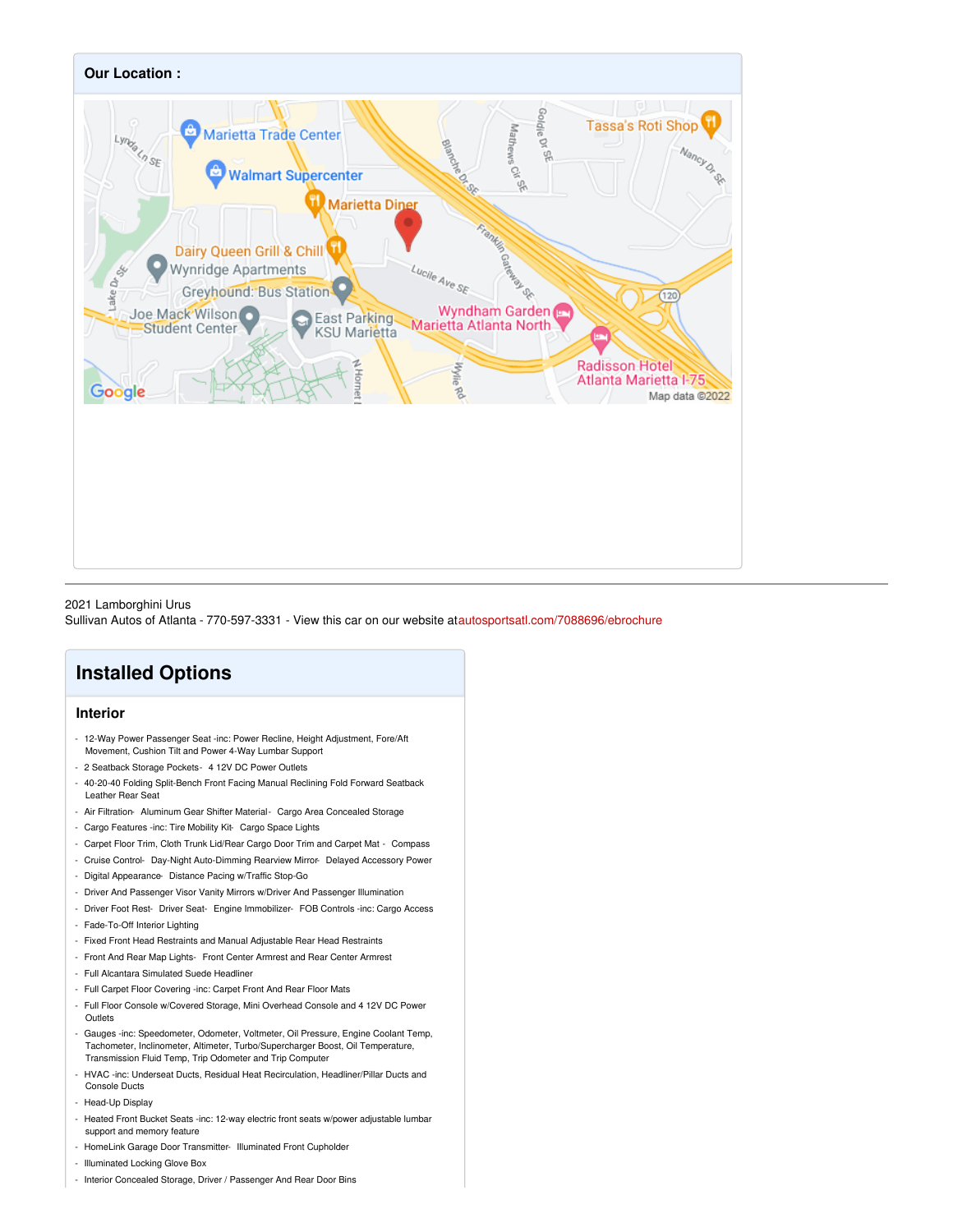- Interior Trim -inc: Piano Black/Aluminum Instrument Panel Insert, Piano Black/Aluminum Door Panel Insert, Piano Black Console Insert, Aluminum Interior Accents, Leather Upholstered Dashboard and Piano Black Overhead Console Insert
- Leather Door Trim Insert- Leather Steering Wheel
- Manual Tilt/Telescoping Steering Column
- Memory Settings -inc: Door Mirrors, Audio and HVAC- Mobile Hotspot Internet Access
- Outside Temp Gauge- Perimeter Alarm
- Power 1st Row Windows w/Front And Rear 1-Touch Up/Down
- Power Door Locks w/Autolock Feature
- Power Rear Windows and Fixed 3rd Row Windows
- Proximity Key For Doors And Push Button Start Rear Cupholder
- Rear HVAC w/Separate Controls- Redundant Digital Speedometer
- Remote Keyless Entry w/Integrated Key Transmitter, 4 Door Curb/Courtesy, Illuminated Entry and Panic Button
- Remote Releases -Inc: Power Cargo Access and Power Fuel- Rigid Cargo Cover
- Seats w/Leather Back Material- Systems Monitor- Trip Computer
- Trunk/Hatch Auto-Latch- Unicolore Leather Seat Upholstery- Valet Function
- Voice Activated Dual Zone Front And Rear Automatic Air Conditioning w/Steering Wheel Controls

#### **Exterior**

- Auto On/Off Aero-Composite Led Low/High Beam Daytime Running Auto-Leveling Directionally Adaptive Auto High-Beam Headlamps w/Delay-Off
- Black Grille w/Body-Color Surround
- Black Side Windows Trim and Black Front Windshield Trim Body-Colored Door Handles
- Body-Colored Front Bumper w/Black Rub Strip/Fascia Accent
- Body-Colored Power w/Tilt Down Heated Auto Dimming Side Mirrors w/Convex Spotter, Power Folding and Turn Signal Indicator
- Body-Colored Rear Bumper w/Metal-Look Rub Strip/Fascia Accent and Black Bumper Insert
- Clearcoat Paint- Door Auto-Latch- Fixed Rear Window w/Defroster
- Galvanized Steel/Aluminum Panels- Headlights-Automatic Highbeams- LED Brakelights
- Light Tinted Glass- Lip Spoiler- Metal-Look Bodyside Insert and Black Fender Flares
- Perimeter/Approach Lights- Power Liftgate Rear Cargo Access
- Speed Sensitive Rain Detecting Variable Intermittent Wipers
- Tailgate/Rear Door Lock Included w/Power Door Locks Tire Mobility Kit
- Tires: 285/45ZR21 Front & 315/40ZR21 Rear
- Wheels: 21" x 9.5J Fr & 21" x 10.5J Rr Alcione Silver -inc: Shiny casted flow formed alloy, 5-spoke design

## **Safety**

- 12-Way Power Passenger Seat -inc: Power Recline, Height Adjustment, Fore/Aft Movement, Cushion Tilt and Power 4-Way Lumbar Support
- 2 Seatback Storage Pockets- 4 12V DC Power Outlets
- 40-20-40 Folding Split-Bench Front Facing Manual Reclining Fold Forward Seatback Leather Rear Seat
- Air Filtration- Aluminum Gear Shifter Material- Cargo Area Concealed Storage
- Cargo Features -inc: Tire Mobility Kit- Cargo Space Lights
- Carpet Floor Trim, Cloth Trunk Lid/Rear Cargo Door Trim and Carpet Mat Compass
- Cruise Control- Day-Night Auto-Dimming Rearview Mirror- Delayed Accessory Power
- Digital Appearance- Distance Pacing w/Traffic Stop-Go
- Driver And Passenger Visor Vanity Mirrors w/Driver And Passenger Illumination
- Driver Foot Rest- Driver Seat- Engine Immobilizer- FOB Controls -inc: Cargo Access - Fade-To-Off Interior Lighting
- Fixed Front Head Restraints and Manual Adjustable Rear Head Restraints
- Front And Rear Map Lights- Front Center Armrest and Rear Center Armrest
- Full Alcantara Simulated Suede Headliner
- Full Carpet Floor Covering -inc: Carpet Front And Rear Floor Mats
- Full Floor Console w/Covered Storage, Mini Overhead Console and 4 12V DC Power **Outlets**
- Gauges -inc: Speedometer, Odometer, Voltmeter, Oil Pressure, Engine Coolant Temp, Tachometer, Inclinometer, Altimeter, Turbo/Supercharger Boost, Oil Temperature, Transmission Fluid Temp, Trip Odometer and Trip Computer
- HVAC -inc: Underseat Ducts, Residual Heat Recirculation, Headliner/Pillar Ducts and Console Ducts
- Head-Up Display
- Heated Front Bucket Seats -inc: 12-way electric front seats w/power adjustable lumbar support and memory feature
- HomeLink Garage Door Transmitter- Illuminated Front Cupholder
- Illuminated Locking Glove Box
- Interior Concealed Storage, Driver / Passenger And Rear Door Bins
- Interior Trim -inc: Piano Black/Aluminum Instrument Panel Insert, Piano Black/Aluminum Door Panel Insert, Piano Black Console Insert, Aluminum Interior Accents, Leather Upholstered Dashboard and Piano Black Overhead Console Insert